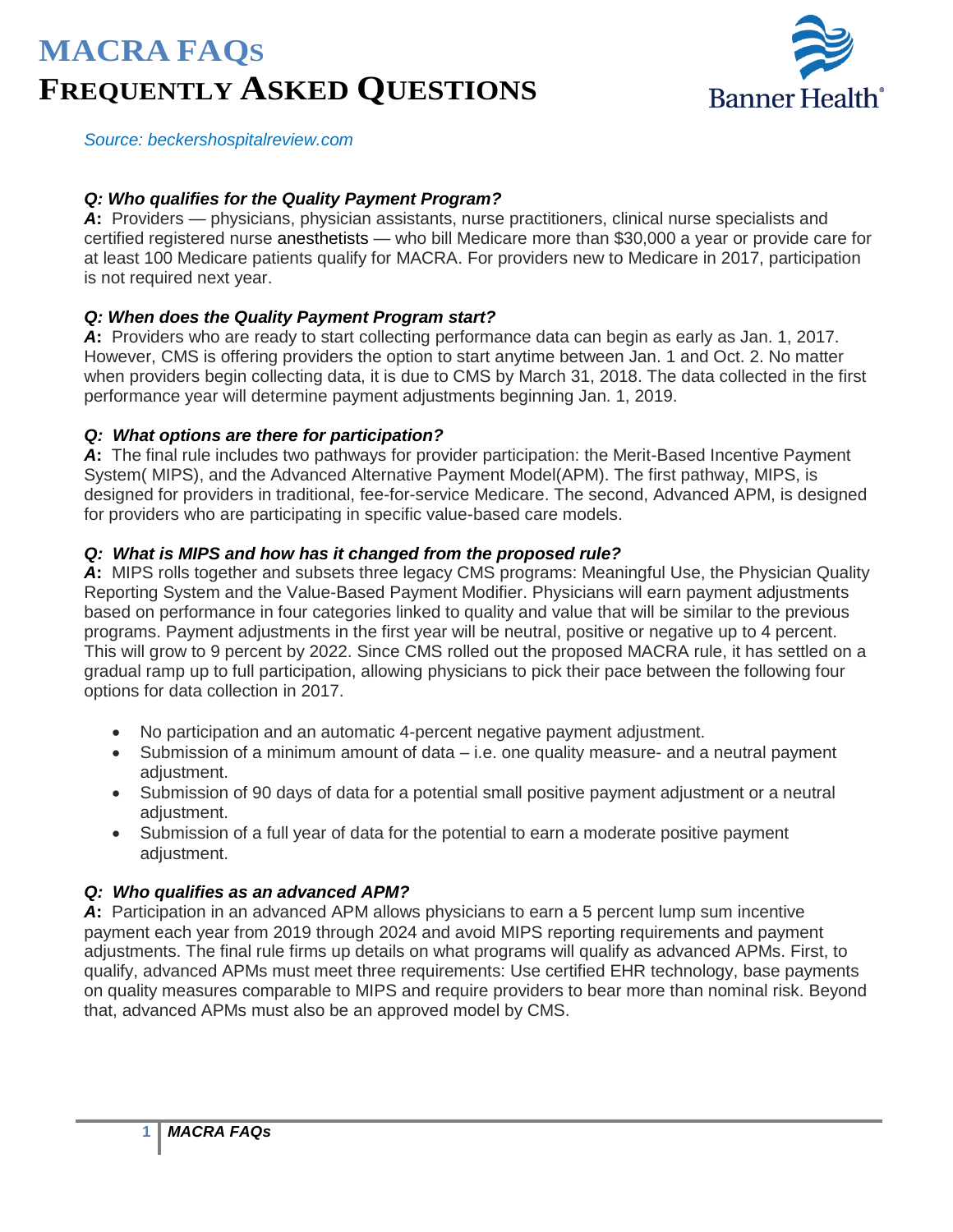The final rule identifies the following as advanced APMs for 2017:

- Comprehensive ESDR Care Model (LDO and non-LDO two-sided risk arrangements)
- Comprehensive Primary Care Plus Model *\*\*Banner Network Colorado participates in this program*
- Medicare Shared Savings Program Tracks 2 and 3 *\*\*Banner Health Network and Banner Network Colorado participate in these programs*
- Next Generation ACO Model

CMS has also signalled it plans to create additional pathways for participating in the advanced APM track, including a new accountable care organization Track 1+ model, the Comprehensive Care for Joint Replacement and the Medicare Diabetes Prevention Program. CMS plans to add these programs in 2017 or 2018.

# *Q: How will small practices be able to participate?*

*A***:** Reflecting feedback from providers, CMS made adjustments to the proposed rule to help small, independent practices participate. Those who fall below the requirements of at least \$30,000 Medicare Part B charges or 100 Medicare patients are exempt from participating in 2017. CMS estimates this represents 32.5 percent of clinicians, but accounts for only 5 percent of Medicare spending. CMS is also offering an option for small practices and solo physicians to join together in virtual groups and submit combined MIPS data. The final rule also allots \$20 million a year for five years for training and education of physicians in practices of 15 or fewer and those who work in underserved areas.

# *Q: How is the final rule more streamlined?*

A: CMS made specific policy changes in the final rule to create a more unified program. It highlighted five key changes that reflect this effort to streamline Medicare reforms: More flexible options in the first year, adjustment of the low-volume threshold for small practices, establishing the advanced APM as a standard to promote participation in value-based care models, simplifying "all-or-nothing" EHR requirements and establishing the medical home model to promote care coordination.

# *Q: Where can I learn more?*

*A***:** Along with the release of the final rule, CMS rolled out a website for physicians that explains the program and helps identify what measures are most meaningful to their practice or specialty. The website is available at [https://QPP.cms.gov.](https://qpp.cms.gov/) The agency also plans to answer questions about the Quality Payment Program by email and phone.

# *Q: How are people responding?*

A: The American Medical Association responded positively to the news. "Our initial review indicates that CMS has been responsive to many of the concerns raised by the AMA, and in the days ahead, the AMA will conduct a comprehensive review of the final rule to ensure that it promotes flexibility and innovation in the delivery of care to help meet the unique needs of all patients," AMA President Andrew W. Gurman, MD, said in an emailed statement. "With the flawed sustainable growth rate formula — and its annual threat of steep payment cuts — permanently eliminated, the new law gives many physicians the opportunity to be rewarded for the improvements they make to their practices and for delivering high-quality, high-value care to Medicare patients."